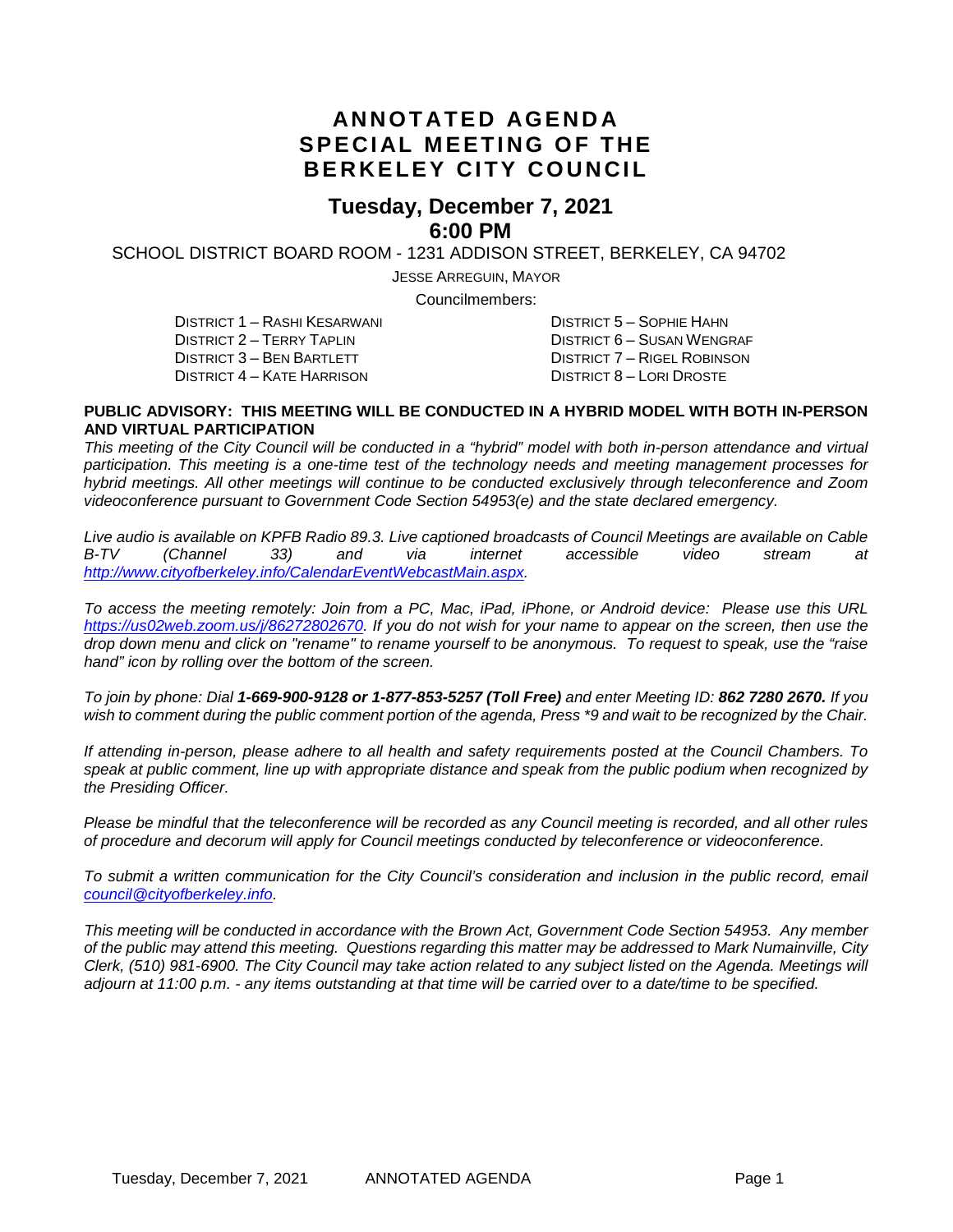### **Preliminary Matters**

**Roll Call:** 6:06 p.m.

**Present:** Kesarwani, Taplin, Bartlett, Harrison, Hahn, Wengraf, Robinson, Droste, Arreguin

**Absent:** None

### **Worksession**

**1. Presentation by the San Francisco Bay Restoration Authority** Contact: San Francisco Bay Area Restoration Authority, (510) 286-7193

**Action:** 2 speakers. Presentation made and discussion held.

**2. Large Scale Ferry Feasibility Study – A Preferred Concept From: City Manager** Contact: Scott Ferris, Director, Parks, Recreation, and Waterfront Department, (510) 981-6700

Recess: 8:32 p.m. – 8:42 p.m.

Recess: 9:31 p.m. – 9:36 p.m.

**Action:** 15 speakers. Presentation made and discussion held.

#### **3. Zero Waste Fund Proposed Five Year (FY 2023/2027) Rate Schedules From: City Manager**

Contact: Liam Garland, Public Works, (510) 981-6300

**Action:** M/S/C (Arreguin/Robinson) to suspend the rules and extend the meeting to 11:20 p.m. **Vote:** Ayes – Kesarwani, Taplin, Bartlett, Harrison, Hahn, Wengraf, Robinson, Arreguin; Noes – None; Abstain – None; Absent – Droste.

Councilmember Droste absent 10:47 p.m. – 11:20 p.m.

**Action:** 0 speakers. Presentation made and discussion held.